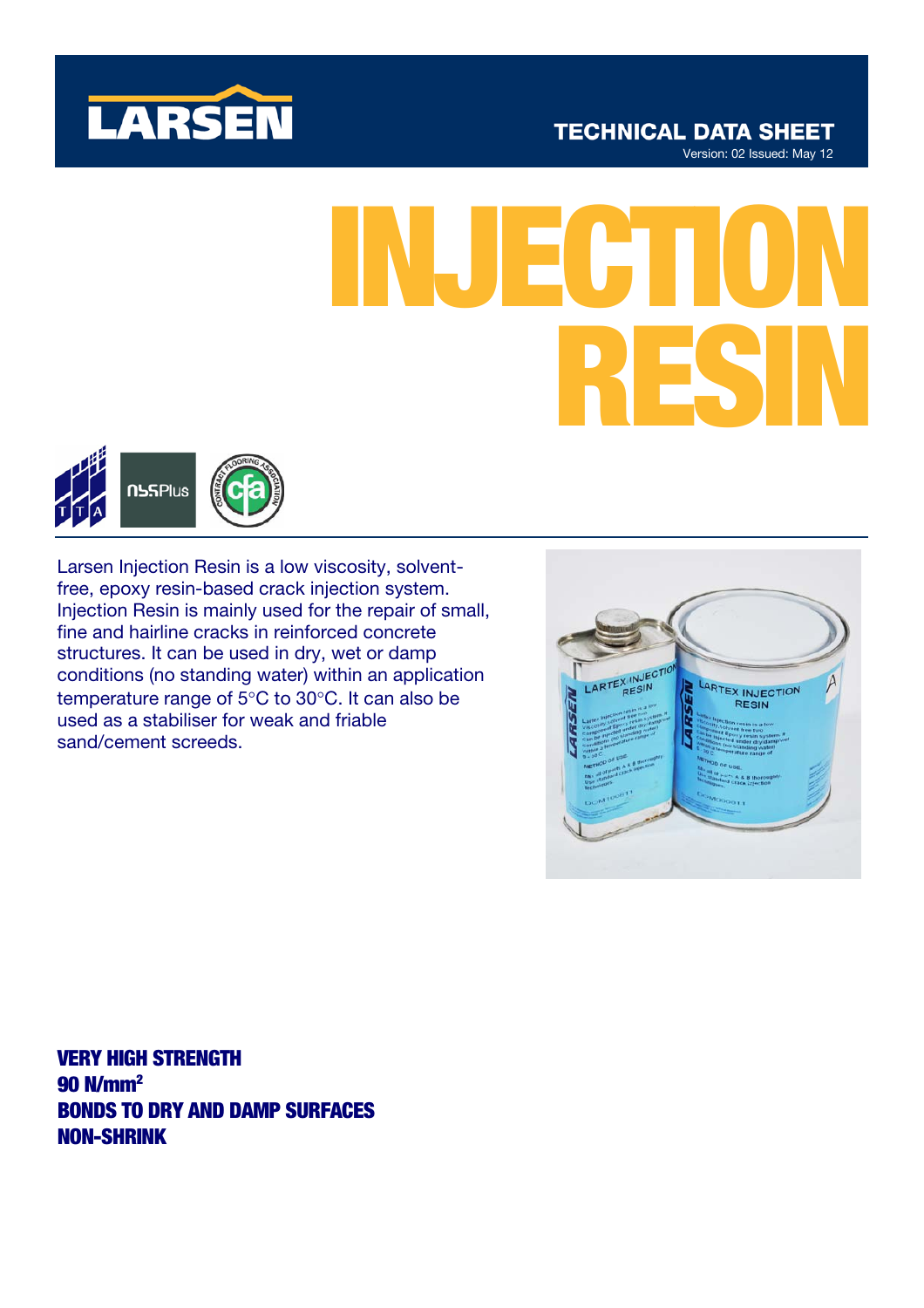

Version: 02 Issued: May 12

# TECHNICAL INFORMATION:

| <b>PRODUCT INFORMATION</b>   |                                                                                                  |
|------------------------------|--------------------------------------------------------------------------------------------------|
| <b>APPEARANCE:</b>           | Fluid straw coloured liquid                                                                      |
| <b>DENSITY:</b>              | 1080 kg/m <sup>3</sup>                                                                           |
| <b>VISCOSITY:</b>            | 1800cps @ 5°C; 340cps @ 20°C                                                                     |
| <b>MOISTURE SENSITIVITY:</b> | Negligible                                                                                       |
| <b>APPLICATION TEMP.:</b>    | $5 - 30^{\circ}C$                                                                                |
| <b>COMPRESSIVE STRENGTH:</b> | $90$ N/mm <sup>2</sup>                                                                           |
| <b>TENSILE STRENGTH:</b>     | $45$ N/mm <sup>2</sup>                                                                           |
| <b>POT LIFE:</b>             | 30°C - 10 minutes; 20°C - 20 minutes; 10°C - 1 hour; 5°C - 2 hours                               |
| <b>COVERAGE:</b>             | Dependent on the nature of the surface and usage. A 1kg pack produces approx. ~0.9 L<br>of resin |